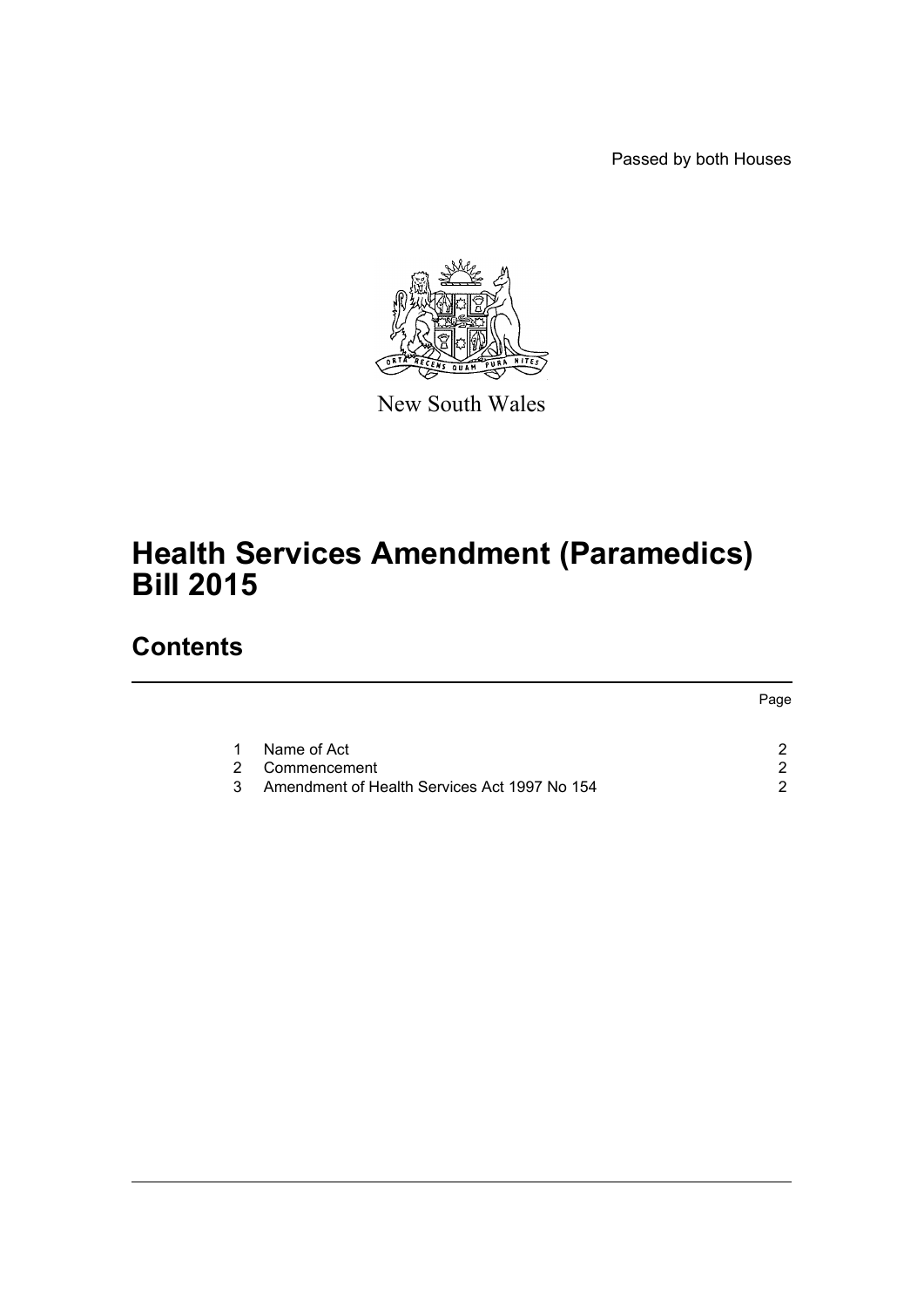*I certify that this public bill, which originated in the Legislative Assembly, has finally passed the Legislative Council and the Legislative Assembly of New South Wales.*

> *Clerk of the Legislative Assembly. Legislative Assembly, Sydney,* , 2015



New South Wales

# **Health Services Amendment (Paramedics) Bill 2015**

Act No , 2015

An Act to amend the *Health Services Act 1997* to restrict the class of persons who can hold themselves out to be paramedics.

*I have examined this bill and find it to correspond in all respects with the bill as finally passed by both Houses.*

*Assistant Speaker of the Legislative Assembly.*